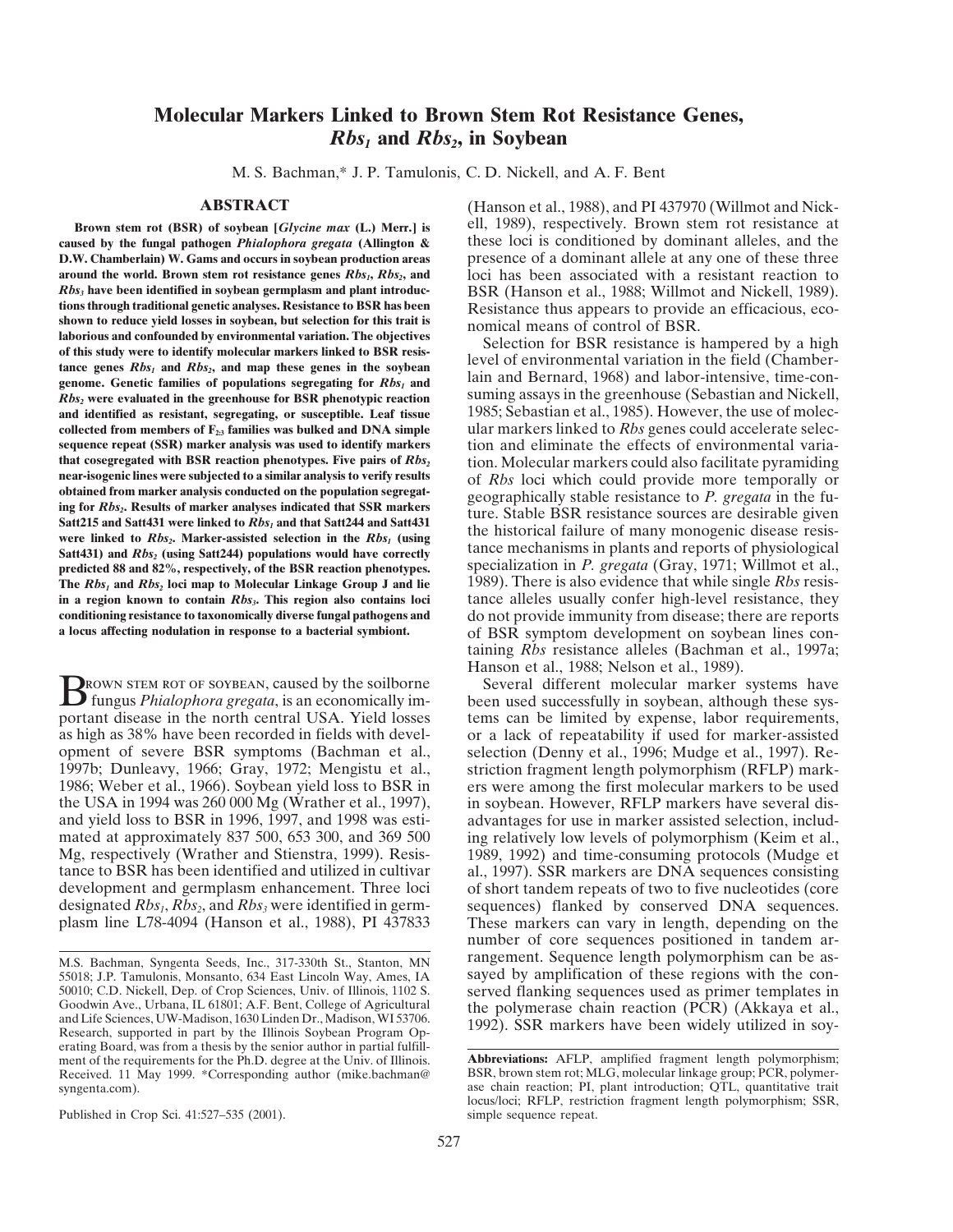bean because they have high levels of sequence poly-<br>morphism codominance repeatability and they are plants were grown in the summer of 1996 to produce  $F_2$  seed. morphism, codominance, repeatability, and they are plants were grown in the summer of 1996 to produce  $F_2$  seed.<br>rapid and relatively inexpensive to use (Maughan et In 1998, a portion of the  $F_2$  seed from one  $F_1$  pla rapid and relatively inexpensive to use (Maughan et al., 1998, a portion of the  $F_2$  seed from one  $F_1$  plant was planted<br>al., 1995; Mudge et al., 1997). Because many of these at Urbana. Single plants were harvested and

Molecular markers have been utilized in soybean to<br>
identify a cluster of genes on Molecular Linkage Group<br>
J (MLG) involved in plant responses to fungal patho-<br>
gens and a bacterial symbiont. Polzin et al. (1994) used<br>
M MLG J involved in disease resistance and symbiosis. The progeny were screened for BSR resistance and  $Rbs_2/rbs_2$  het-<br>Comprising this cluster was a gene for resistance to pow-<br>Phytophthora rot  $(Rps_2)$ , a gene for resistanc dery mildew (*Rmd*), caused by *Microshaera diffusa* homozygous resistant (*Rbs<sub>2</sub>/Rbs<sub>2</sub>*) and susceptible (*rbs<sub>2</sub>/rbs<sub>2</sub>*) Che. & Pk. and a gene involved in nodulation (*R<sub>i*2</sub>). individuals were identified through pro Che. & Pk. and a gene involved in nodulation  $(Rj_2)$ . individuals were identified through progeny testing, and in-<br>Webb (1997), using RFLP markers, mapped BSR resis-<br>creased to generate  $F_6$  derived  $Rbs_2$  near-isogenic Webb (1997), using RFLP markers, mapped BSR resis-<br>tance gane. Bbs. to the same region on MI G I I ewers resulting five pairs of  $Rbs_2$  near-isogenic lines, each pair initance gene,  $Rbs_3$ , to the same region on MLG J. Lewers<br>evilling live pairs of  $Rbs_2$  near-isogenic lines, each pair in-<br>et al. (1999), using RFLP and amplified fragment length<br>polymorphism (AFLP) markers on members of th same soybean population studied by Webb (1997),<br>mapped a major quantitative trait locus (QTL) (likely<br>*Rbs<sub>3</sub>*) and a minor QTL for BSR resistance to the same<br>region. More recently, the *Rcs<sub>3</sub>* locus, conferring resis-<br>S

for BSR resistance (Sebastian et al., 1983), and popula-<br>tions segregating for Rbs, and Rbs, BSR-resistance loci. symptoms on susceptible soybean varieties, (ii) its relative tions segregating for *Rbs<sub>1</sub>* and *Rbs<sub>2</sub>* BSR-resistance loci, symptoms on susceptible soybean varieties, (ii) its relative our objectives were to (i) identify SSR markers linked avirulence against BSR resistance genes our objectives were to (i) identify SSR markers linked<br>to *Rbs*, and *Rbs*, to facilitate marker-assisted selection: (iii) its stability over time in continuous culture (Bachman et

planted at the Crop Sciences Research and Education Center, Urbana, IL. Single plants were harvested and threshed individsuspension at a rate of 7.5 g/L to act as a sticking agent.<br>ually to obtain  $F_{2,3}$  families.

cycles of screening and selection for *Rbs<sub>2</sub>*/*rbs<sub>2</sub>* heterozygotes,

region. More recently, the *Rcs*<sub>3</sub> locus, conferring resis-<br>tance to frogeye leaf spot, was mapped by SSR markers<br>to the same gene cluster (Mian et al., 1999).<br>The studies outlined above indicate that disease resis-<br>tance to  $Rbs_1$  and  $Rbs_2$  to facilitate marker-assisted selection;<br>and (ii) map  $Rbs_1$  and  $Rbs_2$  in the soybean genome.<br>al., 1997a; Bachman and Nickell, 1998; Bachman and Nick-<br>ell, 2000a,b).<br>Inoculum of *P. gregata* was prep

**INOCULUM OF** *P. gregata* was prepared as described by Bachman and Nickell (2000a). Briefly, cultures were initiated by **Sources of Populations and Near-Isogenic Lines** transferring three agar plugs (each approximately 2.7 mm<sup>3</sup>) containing hyphal tips of an active, 30- to 40-d culture from The plant populations used in this study were generated at<br>the University of Illinois, Urbana.<br>lain, 1948) to 100 mL soybean seed broth (100 g of soybean **Rbs<sub>1</sub> F<sub>2:3</sub> Families** seed/L water steamed, strained, and autoclaved). Both stem agar and seed broth were made from susceptible cultivar Cen-<br>In 1984 a cross was made between 178-4094 a BSR resis-<br>In 1984 a cross was ma In 1984, a cross was made between L78-4094, a BSR resis-<br>tant germplasm line carrying Rbs<sub>1</sub>, and susceptible cultivar<br>Century (Wilcox et al., 1980). The F<sub>1</sub> plants were grown and<br>harvested in 1985. The F<sub>2</sub> seed was kep 10<sup>6</sup> propagules/mL. Carboxymethyl cellulose was added to the

Inoculation of plants for greenhouse evaluation was con-**Rbs<sub>2</sub> <b>F**<sub>2:3</sub> **Families** (1983) and modified in accordance with the following methods. In 1983, a cross was made between PI 437833, a BSR resis- Seed was germinated in commercial grade sand in 10-cm-diam tant accession carrying *Rbs<sub>2</sub>*, and susceptible cultivar Century. plastic pots and grown to the V1 growth stage (Fehr et al., The F<sub>1</sub> plants were grown and harvested in 1984. The F<sub>2</sub> seed 1971) at temperatures ranging 1971) at temperatures ranging from 18 to 24 $^{\circ}$ C. Sand was was kept in cold storage. In 1997, a portion of the  $F_2$  seed rinsed from the roots of the seedlings. Five healthy-appearing from one  $F_1$  plant was planted at Urbana. Single plants were seedlings were selected, and the from one  $F_1$  plant was planted at Urbana. Single plants were seedlings were selected, and the roots were blotted dry with harvested and threshed individually to obtain  $F_{23}$  families. In paper towels and dipped into a harvested and threshed individually to obtain  $F_{2:3}$  families. In paper towels and dipped into a beaker containing 50 mL of the winter of 1996, a cross was made between PI 437833, a  $P. \t{g}$ .  $P. \t{g}$   $P. \t{g}$  inocul P. gregata inoculum for 2 to 3 s. The seedlings were removed BSR resistant accession carrying  $Rb_{2}$ , and susceptible cultivar from the inoculum and placed into a 6- to 8-cm depression in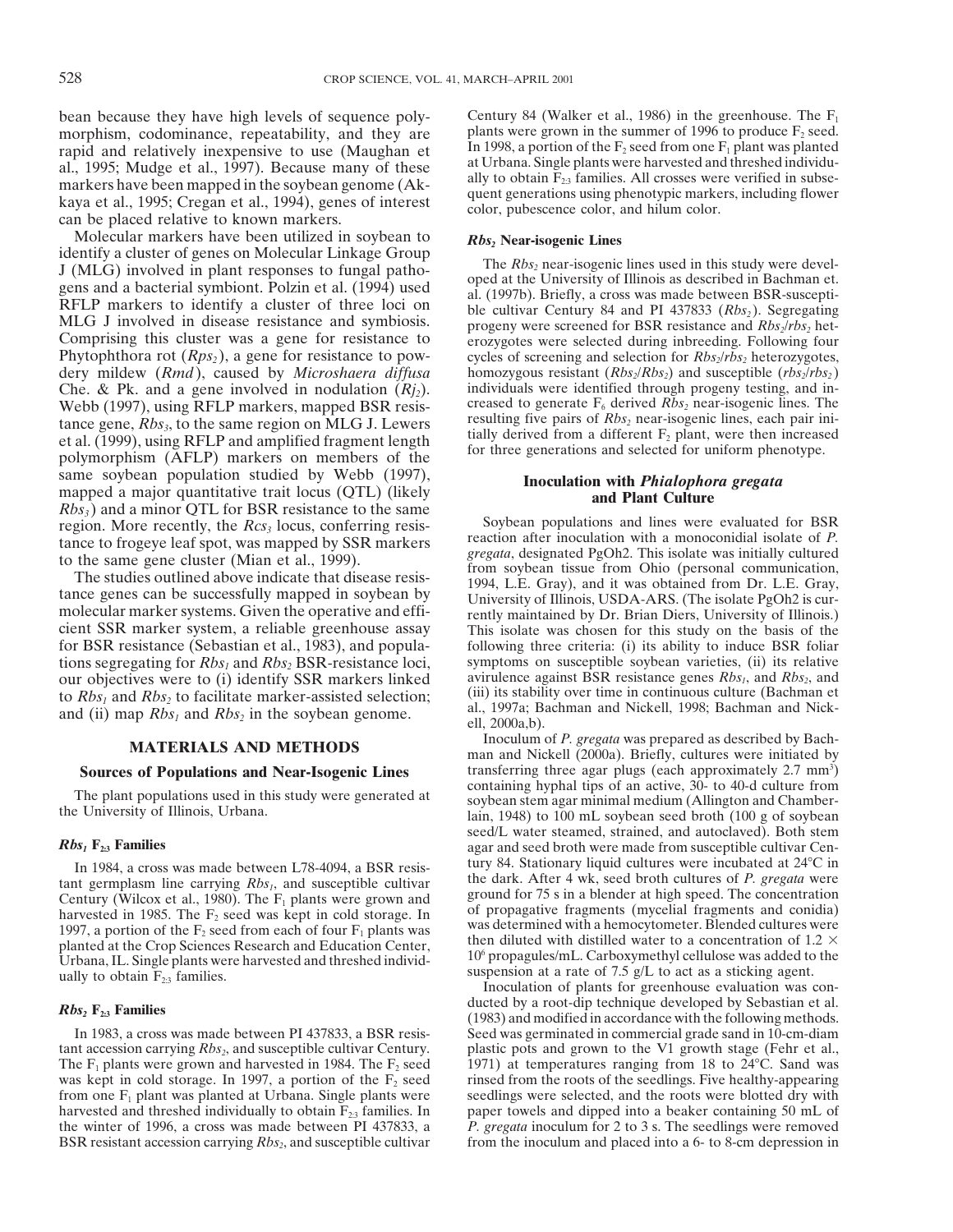steam-treated 1:1 sand:topsoil mixture filling a 15-cm-diam by Chi-square analysis, to expected numbers for segregation of

from the cross of PI 437833  $\times$  Century and 47 families derived from the cross of PI 437833  $\times$  Century 84) were screened for **Tissue Sampling**<br>BSR reaction in the greenhouse in the winters of 1997-1998 Two weeks ofter inoculation ( $Y$ ) grow

confirmed in field tests in 1994 and 1995 (Bachman et al., samples were frozen in liquid nitrogen, lyophilized for approximation in the winter of 1996. That we mately 48 h, sealed in bags, and stored at  $-20^{\circ}$ C. 1997b), and in a greenhouse evaluation in the winter of 1996. Resistant and susceptible near-isogenic lines were easily distinguished by the absence and presence, respectively, of foliar **DNA Extraction**<br>BSR symptoms to or above the node bearing the first trifoliolate leaf (Hanson et al., 1988) (data not included). DNA was extracted by the method of Saghai-Maroof et al.

tion data can be quantitative in nature, and phenotypic classifiphenotypic classification, genetic families segregating for *Rbs<sub>1</sub>* and *Rbs<sub>2</sub>* were phenotypically classified by two methods.

lies were initially evaluated for BSR mean foliar severity. washed in 20 mL of a 76% (v/v) ethanol/ 10 m*M* ammonium Mean foliar severity of BSR was calculated by rating each plant for height of foliar symptom progression (the proportion 10 m*M* ammonium acetate/0.25 m*M* EDTA. of total nodes with an expanded leaf showing BSR foliar symptoms) and averaging these values over all plants in a<br>
family. Brown stem rot mean foliar severity ratings were ex-<br>
pressed as a decimal value from 0 to 1. Mean foliar severity All SSR primers used in this study were pressed as a decimal value from 0 to 1. Mean foliar severity values were arbitrarily divided into phenotypic classes with low (homozygous resistant), intermediate (segregating), and verified November 17, 2000. The *Rbs<sub>2</sub>* near-isogenic lines were high (homozygous susceptible) means (Hanson et al., 1988; assayed for polymorphism with 154 SSR high (homozygous susceptible) means (Hanson et al., 1988; Willmot and Nickell, 1989) (data not included).

utilize this method, individual  $F_3$  plants within a family were phenotypically classified. Plants were classified as resistant if

steam-sterilized clay pot. The remaining inoculum was then a single dominant gene (by ratios of 1 resistant: 0 susceptible, 3 poured over the roots of the seedlings. The mixture of 1:1 resistant: 1 susceptible, and 0 resistant: 1 susceptible)(data not sand:topsoil was used to cover the roots of seedlings to a level included). A family was classif sand:topsoil was used to cover the roots of seedlings to a level included). A family was classified as resistant when the highest 1 to 2 cm below the cotyledons. Pots were placed on trough-<br>Chi-square probability was obtai Chi-square probability was obtained from comparison to an shaped benches lined with 25 to 50 mm of commercial grade expected ratio of 1 resistant: 0 susceptible. Likewise, a family sand. Plants were maintained under a 14-h photoperiod at an was classified as segregating when the was classified as segregating when the highest Chi-square average nighttime temperature of 188C and an average day- probability was obtained from comparison to an expected time temperature of 24°C. All pots received approximately ratio of 3 resistant: 1 susceptible. Finally, a family was classified 300 mL of water daily. Pots were fertilized weekly with  $150$  as susceptible when the highest Chi-square probability was mL of a nutrient solution containing 0.121 g N, 0.112 g P, obtained from comparison to an expected r mL of a nutrient solution containing 0.121 g N, 0.112 g P, obtained from comparison to an expected ratio of 0 resistant:<br>0.107 g K, 0.000044 g B, 0.00022 g chelated Fe, and 0.00011 g 1 susceptible. In the infrequent event 1 susceptible. In the infrequent event of disagreement between chelated Cu, Mn, and Zn. the two classification methods, the family of interest was classified by the "Chi-square probability" method, because Chi-**Experimental Design for BSR Evaluation** square analysis has been used in previous genetics studies Seventy-three  $F_{2:3}$  families segregating for  $Rbs_1$  and 77  $F_{2:3}$  involving BSR resistance (Hanson et al., 1988; Willmot and Nickell, 1989).

BSR reaction in the greenhouse in the winters of 1997-1998<br>and 1998-1999 by the technique described above. The resistant<br>and susceptible parents of each population, as well as each<br>family segregating for *Rbs<sub>1</sub>* and *Rbs* **BSR Evaluation** of each of the *Rbs<sub>2</sub>* near-isogenic lines and bulked. Leaf tissue collected from families and near-isogenic lines was placed in Brown stem rot reactions of *Rbs<sub>2</sub>* near-isogenic lines were plastic heat-seal bags, and immediately placed on ice. Tissue nfirmed in field tests in 1994 and 1995 (Bachman et al., samples were frozen in liquid nitrogen, l

Brown stem rot reaction to inoculation is influenced by the (1984). Approximately 0.75 g of freeze-dried soybean leaf<br>
oculation efficiency, genetic backgrounds of the material tissue was powdered with a modified paint sha inoculation efficiency, genetic backgrounds of the material tissue was powdered with a modified paint shaker. Following<br>under evaluation and the environment. As a result, BSR reac-<br>addition of 10 mL extraction buffer [50 m under evaluation, and the environment. As a result, BSR reac-<br>tion data can be quantitative in nature, and phenotypic classifi-<br>NaCl, 10 mM EDTA, 1% (w/v) hexadecyltrimethylammoncation of segregating populations can be difficult. In this study, ium bromide,  $0.1\%$  (v/v) 2-mercaptoethanol, the slurry was restricted population size necessitated the use of a reliable incubated for 60 min at  $60^{\circ}$ C with occasional swirling. After method of phenotypic classification of genetic families for incubation, 10 mL of chloroform-o method of phenotypic classification of genetic families for incubation, 10 mL of chloroform-octanol (24:1, v/v) was added,<br>BSR reaction. As a means of verifying the results of our and the solution was mixed by inversion an BSR reaction. As a means of verifying the results of our and the solution was mixed by inversion and centrifuged at phenotypic classification, genetic families segregating for  $Rbs_i$  5125  $\times$  g for 10 min at 4°C. The aque and the DNA was precipitated by adding 2/3 volume of isopro-To utilize the first method of phenotypic classification, fami-<br>s were initially evaluated for BSR mean foliar severity. washed in 20 mL of a 76% ( $v/v$ ) ethanol/ 10 mM ammonium

et al. (1999) and are listed at http://129.186.26.94/SSR.html; verified November 17, 2000. The  $Rbs_2$  near-isogenic lines were of progeny segregating for *Rbs<sub>1</sub>* and *Rbs<sub>2</sub>* were assayed for polymorphism with a set of 112 SSR markers from 20 linkage The second classification method for families was based on polymorphism with a set of 112 SSR markers from 20 linkage e ratio of resistant to susceptible plants within a family. To groups. Markers residing on Soybean Molec the ratio of resistant to susceptible plants within a family. To groups. Markers residing on Soybean Molecular Linkage utilize this method, individual  $F_3$  plants within a family were Group J (Cregan et al., 1999) were t cluster of disease resistance genes has been identified on that they had no disease or developed BSR foliar symptoms to a linkage group (Polzin et al., 1994; Webb, 1997). Subsequent level below the first trifoliolate node, and susceptible if they analyses in parents of both  $Rbs_1$  and  $Rbs_2$  populations included developed BSR foliar symptoms to or above the first trifolio-<br>
late node (Hanson et al., 1988). Observed numbers of resistant were then assayed on segregating progeny. Amplification of were then assayed on segregating progeny. Amplification of and susceptible plants within a family were then compared, SSR loci was carried out as described by Akkaya et al. (1995).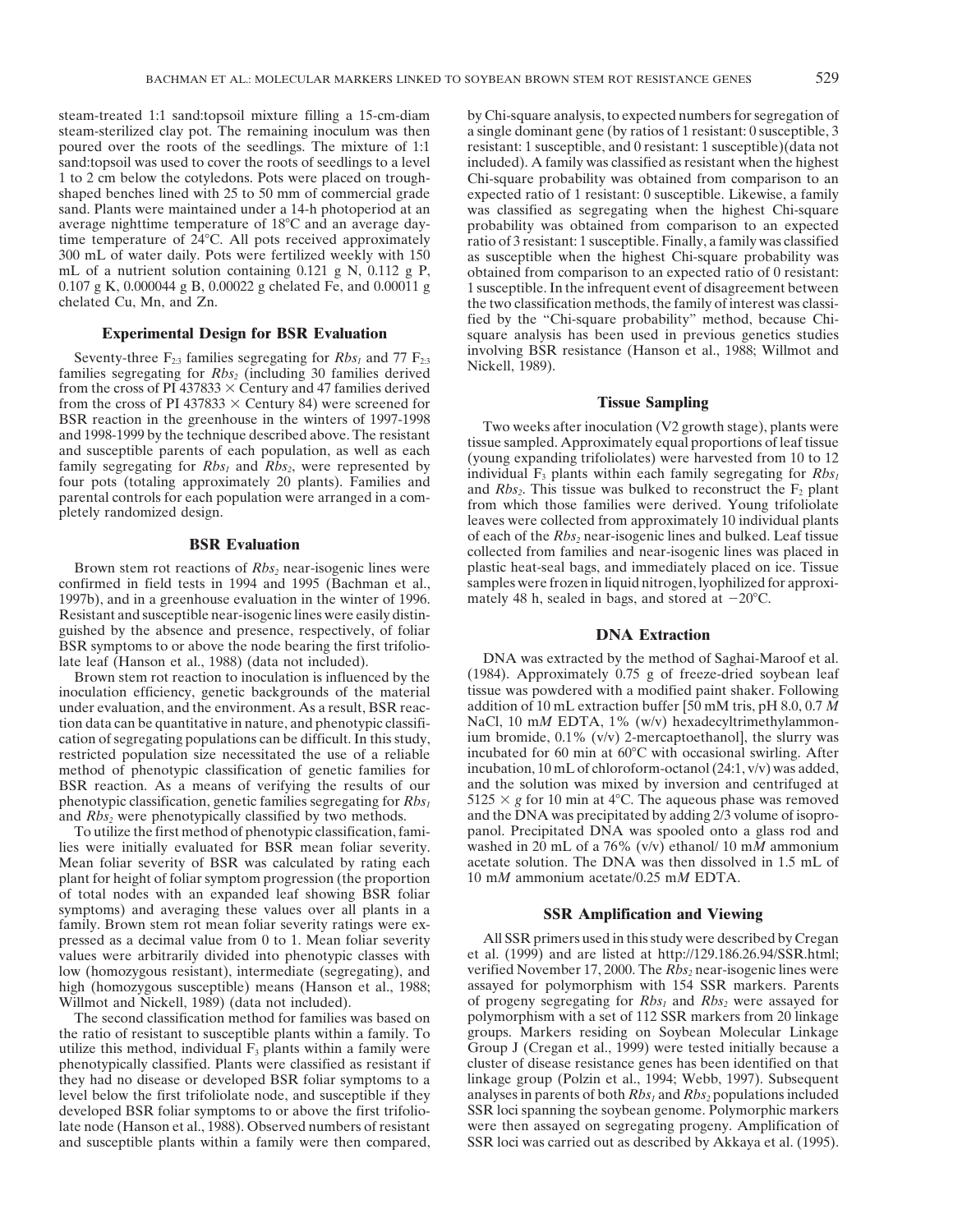Polymerase chain reaction mixtures included 30 ng of genomic These relatively high heritabilities provide additional  $\text{DNA}$ , 1.5 mM Mg<sup>2+</sup>, 0.15 mM of 3' and 5' end primers, 200<br>
mM each of dATP, dTTP, dCTP, and dGTP, 1× PCR buffer<br>
containing 50 mM KCl, 10 mM Tris-HCl pH 9.0, 0.1% (v/v)<br>
Triton X-100, and 1 unit *Taq* polymerase in a with 3.0% (w/v) Metaphor (FMC BioProducts, Rockland, Agreement between these methods provided evidence ME) agarose gels. stained with ethidium bromide, and visual-<br>that either classification scheme could distinguish phe-ME) agarose gels, stained with ethidium bromide, and visual-

verity were calculated for each population under study. The variance among families in a population was used as an estimate of total phenotypic variance. The variance among four  $Rbs_1$  **F<sub>2:3</sub> Population** replicates of each of two homozygous parental checks was  $\overrightarrow{O6}$  112 SSD markare assayed 14 w poled and used as an estimate of error variance for each<br>population. Total genetic variance was calculated as the differ-<br>population. Total genetic variance was calculated as the differ-<br>population. Total genetic variance ence between total phenotypic variance and error variance. level of polymorphism can be attributed to the high<br>The broad sense heritability was estimated as the proportion degree of relatedness between these lines (Bernard The broad sense heritability was estimated as the proportion degree of relatedness between these lines (Bernard et of total phenotypic variance attributed to the total genetic al., 1988; Sebastian et al., 1985). Single fac

proportion of variation in BSR reaction that was explained by<br>individual markers. Markers significant at  $P = 0.01$  probability centimorgans (cM) from Satt431 and 25.7 cM from level were included in linkage analysis using the Kosambi function of Mapmaker/EXP 3.0 (Lander et al., 1987; Lincoln et al., 1992a). The BSR phenotypic reaction was coded as a marker (resistant, heterozygous, or susceptible) and mapped as a qualitatively inherited trait with respect to SSR markers. In an additional analysis, the BSR mean foliar severity value of  $Rbs_1$  and  $Rbs_2$   $F_{2:3}$  families was treated as a quantitative trait, and putative quantitative trait loci (QTL) were identified and mapped by Mapmaker QTL 1.1 (Paterson et al., 1988; Lincoln et al., 1992b). Maps generated from *Rbs<sub>1</sub>*, *Rbs<sub>2</sub>*, and linked SSR markers were compared with a recently published molecular linkage map of soybean (Cregan et al., 1999) containing identical SSR markers.

### **RESULTS AND DISCUSSION**

Broad sense heritability estimates of brown stem rot phenotypic reaction based on family means were 0.88 and 0.86, respectively, for the  $Rbs_1$  and  $Rbs_2$  populations.

**Table 1. Results of Chi-square analysis on brown stem rot phenotypes and SSR markers in**  $Rbs_1$  **and**  $Rbs_2$  **populations.** 

| <b>Trait or marker</b> | Observed ratio <sub>†</sub> | <b>Expected ratio</b>  | Chi-square<br>probability |
|------------------------|-----------------------------|------------------------|---------------------------|
| $RbsI$ population      |                             |                        |                           |
| <b>BSR</b> phenotype   | 16 R:35 H:22 S              | 18.25 R:36 H:8.25 S    | 0.57                      |
| Satt215                | 19 R:32 H:18 S              | 17.25 R:34.5 H:17.25 S | 0.82                      |
| <b>Satt431</b>         | 14 R:33 H:18 S              | 16.25 R:32.5 H:16.25 S | 0.78                      |
| $Rbs_2$ population     |                             |                        |                           |
| <b>BSR</b> phenotype   | 16 R:42 H:19 S              | 19.25 R:38.5 H:19.25 S | 0.65                      |
| <b>Satt244</b>         | 19 R:37 H:20 S              | 19 R:38 H:19 S         | 0.96                      |
| <b>Satt431</b>         | 20 R:37 H:12 S              | 17.25 R:34.5 H:17.25 S | 0.33                      |

**type; H** = segregating phenotype or marker alleles associated with segregating phenotype; S = susceptible phenotype or marker allele associated with susceptible phenotype.

ized under UV light. notypic classes within the pool of segregating families.

Results of Chi-square analyses indicated that SSR **Statistical Analyses** markers and BSR phenotypic reactions for families in Broad sense heritability estimates for BSR mean foliar se-<br>  $\frac{1}{2}$  both the *Rbs<sub>1</sub>* and *Rbs<sub>2</sub>* populations fit expected ratios<br>
for segregation of a single gene (Table 1).

al., 1988; Sebastian et al., 1985). Single factor analyses variance.<br>The observed BSR reaction phenotypes and SSR markers<br>and Satt431 were significant at  $P = 0.001$  probability The observed BSR reaction phenotypes and SSR markers<br>were tested for goodness-of-fit to expected ratios for segrega-<br>tion of a single gene using Chi-square analysis.<br>Simple sequence repeat markers were analyzed using sing

| Linkage map of <i>Rbs<sub>i</sub></i> and<br>surrounding markers |              | <b>J-U01</b><br>(Univ. of Utah) |              |
|------------------------------------------------------------------|--------------|---------------------------------|--------------|
| Marker                                                           | Centimorgans | Marker                          | Centimorgans |
| Satt215                                                          | 25.7         | Satt215                         | 22.8         |
|                                                                  |              | Satt244<br>K375                 | 4.9<br>11.9  |
| Rbs <sub>1</sub>                                                 | $7.2\,$      | G815                            | 6.0          |
| Satt431                                                          |              | Satt431                         |              |

 $+$  R = resistant phenotype or marker allele associated with resistant pheno-<br>type; H = segregating phenotype or marker alleles associated with segre-<br>ating phenotype; S = susceptible phenotype or marker allele associated the University of Utah (Cregan et al., 1999).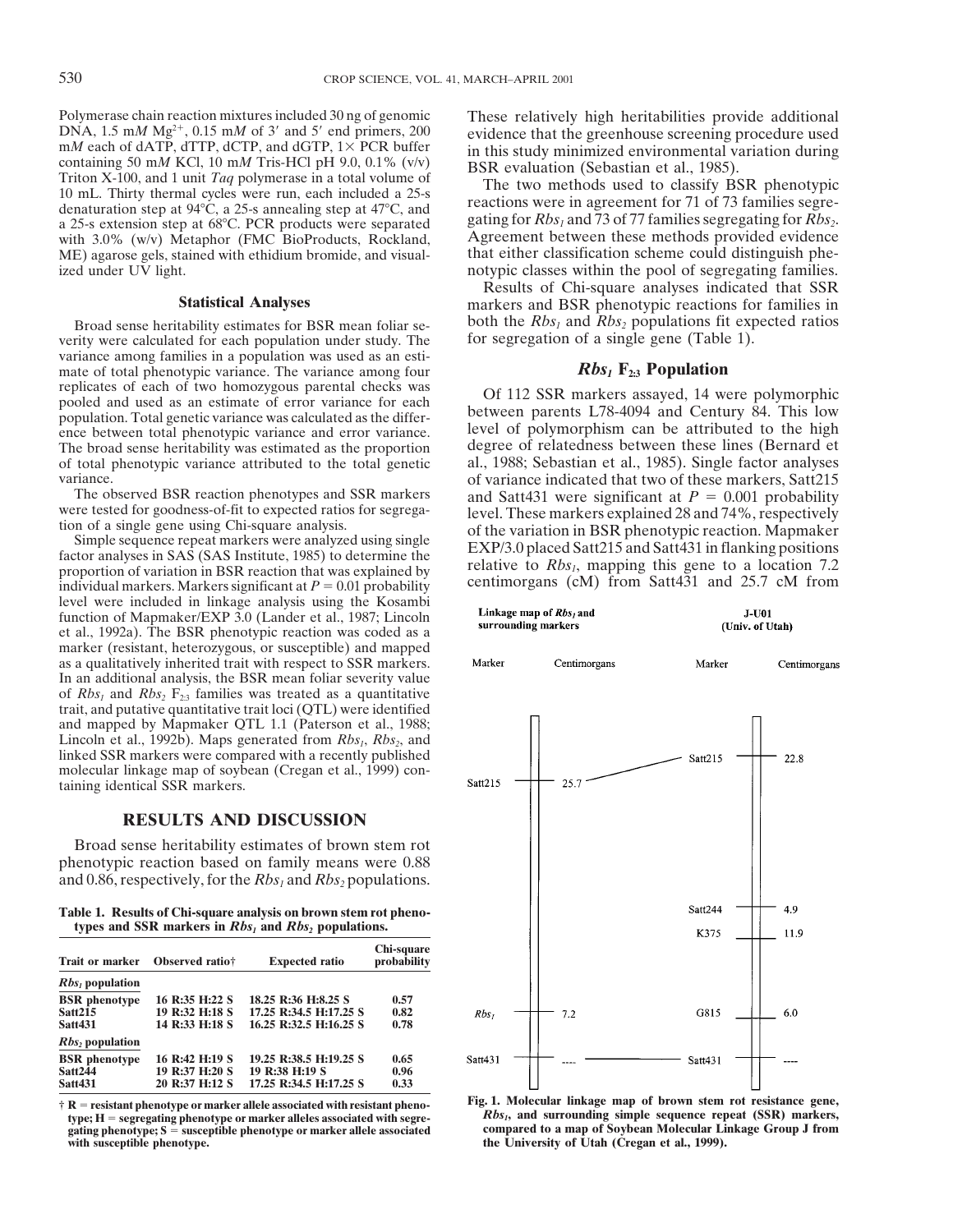Satt215 (Fig. 1). Although no RFLP markers were in- of 9.7 cM (from Satt244) and 17.1 cM (from Satt431). cluded in this analysis, the region indicated as the proba-<br>ble location of  $Rbs_1$  appears close to RFLP marker G815 20-cM interval centered on Satt244 (Fig. 2). ble location of  $Rbs_1$  appears close to RFLP marker G815 on MLG J of the integrated linkage map proposed by The analysis for QTL affecting BSR mean foliar se-

likely map orders were not significantly different. The *Rbs<sub>2</sub>* **Near-Isogenic Lines** first linkage map placed *Rbs<sub>2</sub>* 10.0 cM from Satt244 and 23.8 cM from Satt431, whereas the second linkage map Ten SSR markers were polymorphic between the re-

Cregan et al. (1999). These results were supported by verity in the  $Rbs_2$  population identified two peaks associanalysis using Mapmaker QTL 1.1, which identified a ated with 84 and 79%, respectively, of the variation peak explaining 89% of the variation in BSR phenotypic in BSR mean foliar severity. These peaks mapped to reaction, located 28.0 cM from Satt215 and 5.8 cM from locations 8.4 cM to one side of Satt244 and 6.0 cM to the Satt431. The proportion of variation explained in the other side of Satt244 (nearer Satt431). The two peaks latter analysis is approximately equal to the heritability identified by QTL analysis likely represent the same of BSR reaction phenotype in the *Rbs1* population, indi- QTL because of the high level of variation explained cating that this QTL is responsible for all of the genetic at each peak. The presence of two peaks in likelihood variation for BSR phenotype in this population. value in this region, with a relatively small reduction in the vicinity of Satt244 (reduction in LOD score of *Rbs***<sub>2</sub> <b>F**<sub>2:3</sub> **Populations** *20 peaks of approximately 20, is indication 200 ative* of some level of phenotypic misclassification (Lin-Thirty-three SSR markers were polymorphic between<br>parents PI 437833 and Century (or Century 84). Single<br>factor analyses indicated that two of these markers,<br>Satt244 and Satt431, were significant at the  $P = 0.001$ <br>probabil

placed *Rbs<sub>2</sub>* between Satt244 and Satt431 at distances sistant and susceptible members of the five pairs of



Region of Molecular Linkage Group J containing RM<sub>3</sub>, based on combined information from linkage analyses. 로

Fig. 2. Molecular linkage map of the region containing brown stem rot resistance gene, *Rbs<sub>2</sub>*, compared to a map of Soybean Molecular Linkage **Group J from the University of Utah (Cregan et al., 1999).**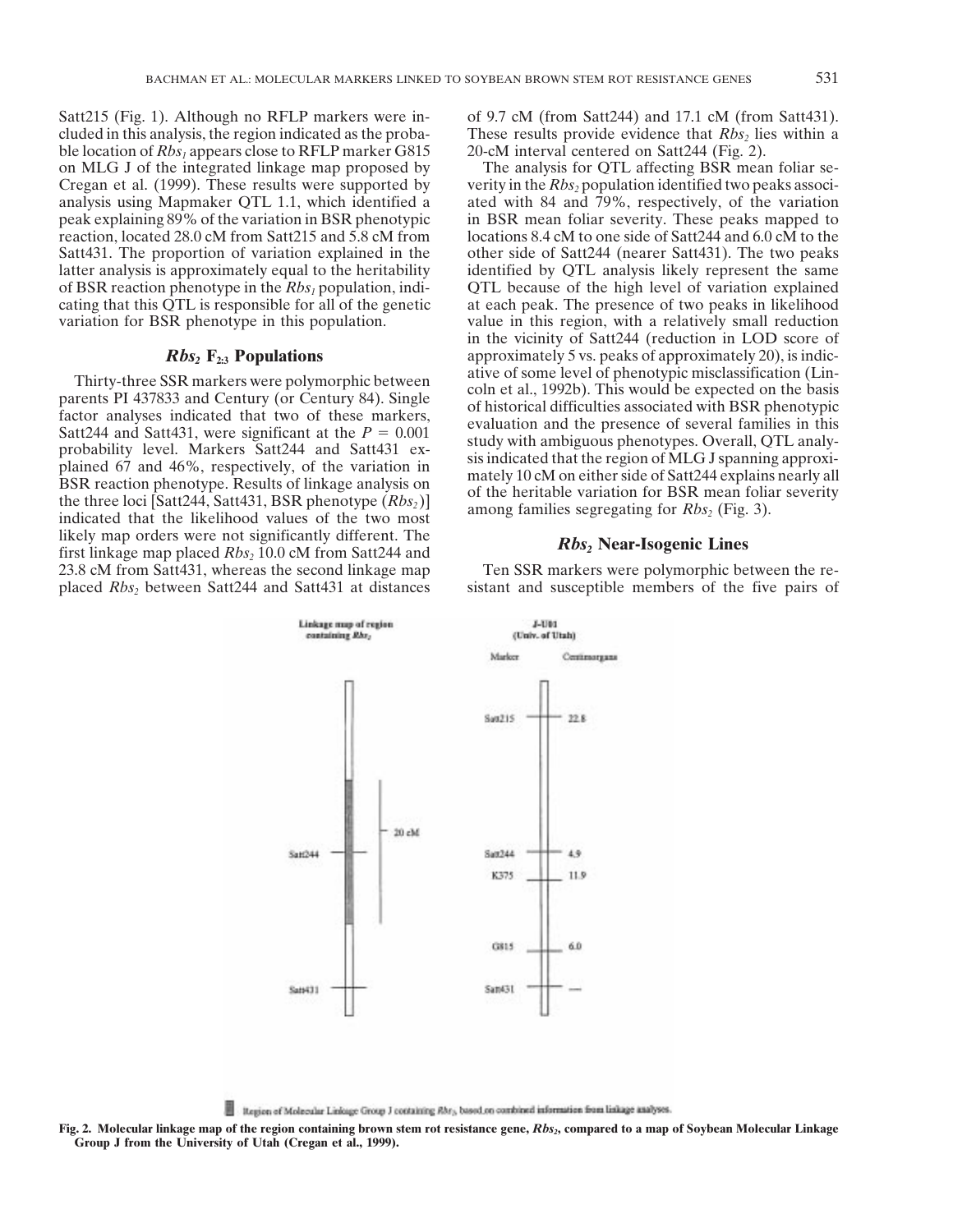

**Fig. 3. Integrated map of Molecular Linkage Group J of soybean indicating approximate locations of molecular markers and disease resistance loci [based on present study and maps presented by Cregan et al. (1999), Kanazin et al. (1999), Mian et al. (1999), Polzin et al. (1994), and Webb (1997)].**

*Rbs<sub>2</sub>* near-isogenic lines, and the number of polymorphic *Rbs<sub>2</sub>* near-isogenic lines, these markers would be ex-<br>markers varied between one and five for each individual pected to be polymorphic between resistant and su

| $Rbs2$ near-isogenic lines                   | Polymorphic<br>SSR - | Molecular<br><b>Linkage Group</b> # |
|----------------------------------------------|----------------------|-------------------------------------|
| LN92-11976 (R <sup>†</sup> ), LN92-11995 (S) | Satt <sub>244</sub>  | J.                                  |
|                                              | Satt263              | E                                   |
|                                              | Satt290              | D1b                                 |
|                                              | <b>Satt431</b>       | J                                   |
| LN92-12014 (R), LN92-12022 (S)               | <b>Satt244</b>       | J.                                  |
| LN92-12033 (R), LN92-12054 (S)               | Sat 042              | C <sub>1</sub>                      |
|                                              | <b>Satt244</b>       | J.                                  |
|                                              | Satt442              | н                                   |
|                                              | <b>Satt472</b>       | G                                   |
|                                              | <b>Satt530</b>       | N                                   |
| $LN92-12077$ (R), $LN92-12070$ (S)           | Satt <sub>244</sub>  | J                                   |
|                                              | <b>Satt260</b>       | K                                   |
| LN92-12117 (R), LN92-12137 (S)               | Satt008              | D <sub>2</sub>                      |
|                                              | <b>Satt244</b>       | J                                   |
|                                              | <b>Satt431</b>       | J                                   |

pected to be polymorphic between resistant and susceptipair (Table 2). Simple sequence repeat marker Satt244 ble near-isogenic lines if tight linkage prevented recombiwas the only marker polymorphic between resistant and nation between *Rbs<sub>2</sub>* and the marker loci. Polymorphism susceptible members of all five pairs of *Rbs<sub>2</sub>* near-iso- among near-isogenic lines was only observed for genic lines, and Satt431 was polymorphic between two Satt244, indicating that *Rbs<sub>2</sub>* is likely closer to Satt244 pairs of *Rbs<sub>2</sub>* near-isogenic lines. Because Satt244 and than to Satt431. These results support map place pairs of *Rbs<sub>2</sub>* near-isogenic lines. Because Satt244 and than to Satt431. These results support map placement Satt431 were polymorphic between the parents of the based on the analyses of BSR resistance as both a qualibased on the analyses of BSR resistance as both a qualitative and quantitative trait, as described above.

**Table 2. Simple sequence repeat (SSR) markers polymorphic be-**<br>**Results of linkage analysis conducted on markers in**<br>each of the Rbs. and Rbs. populations indicate that Rbs. each of the  $Rbs_1$  and  $Rbs_2$  populations indicate that  $Rbs_1$ and  $Rbs_2$  are linked on MLG J. On the basis of the data *collected in this study,*  $Rbs_1$  *and*  $Rbs_2$  *are linked on MLG* **J.** These results disagree with a genetic study conducted by Hanson et al. (1988) which indicated that *Rbs<sub>1</sub>* and *Rbs<sub>2</sub>* segregated independently. One explanation for the disagreement between the genetic study conducted by Hanson et al. (1988) and the present study could be an Interaction between resistance loci and isolates of *P*. *gregata*. Different isolates were used for BSR evaluation in these studies, and the possibility exists that different isolates of the fungus triggered unique resistance genes in populations derived from L78-4094 (*Rbs<sub>1</sub>*). Another possible explanation for the inconsistent results of these **R**  $\overline{R}$  **resistant near-isogenic line, S** = susceptible near-isogenic line.<br> **Example 1 F Soybean Molecular Linkage Groups assigned by Cregan et al. (1999). genome which interact with** *Rbs* **loci to confer a resist** genome which interact with *Rbs* loci to confer a resis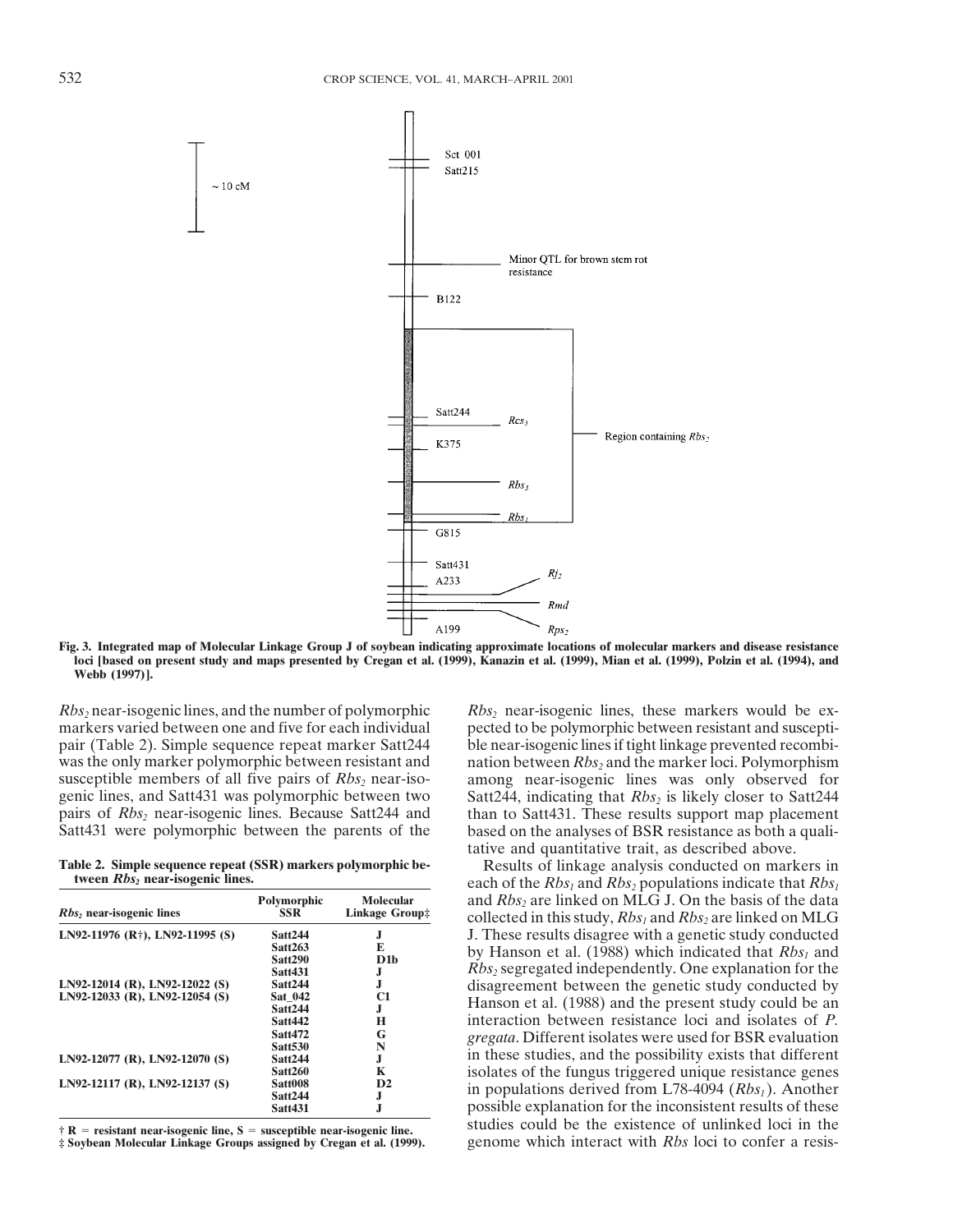tance response. This type of model has been postulated *diffusa* Cooke & Peck, respectively (Buzzell and Haas, to explain apparent redundancy of loci involved in de- 1978; Kilen et al., 1974; Lohnes and Bernard, 1992). The fense responses (Glazebrook et al., 1997). If this were  $Rcs_3$  gene conditions resistance to frogeye leaf spot in the case, *Rbs<sub>1</sub>* and *Rbs<sub>2</sub>* could be tightly linked or allelic soybean, caused by *Cercospora sojina* K. Hara (Phillips and could be activated by independent loci that serve and Boerma, 1982). The genes, *Rbs<sub>1</sub>*, *Rbs<sub>2</sub>*, and *Rbs<sub>3</sub>* as resistance gene "regulators." In this scenario, BSR provide resistance to brown stem rot of soybean (Hanresistance in a population segregating for both *Rbs* son et al., 1988; Willmot and Nickell, 1989). The BSR genes (either linked or allelic) could appear to be condi- resistance gene,  $Rbs_3$ , was mapped to this region of Motioned by two independently segregating genes. This lecular Linkage Group J using RFLP markers (Webb, scenario was discussed in detail by Bachman and Nick- 1997). In addition, Lewers et al. (1999) identified RFLP ell (2000b). and AFLP markers in this region linked to two QTL

if Satt431alone were used. The marker Satt431 predicted<br>
gene analog. Multiple resistance gene analogs have been<br>
the BSR reaction phenobye in 88% of the F<sub>2s</sub> families,<br>
mapped to this region of Molecular Linkage Group J

tighter linkage to *Rbs<sub>2</sub>* would be desirable to improve tance loci,  $Rbs_1$  and  $Rbs_2$ , and the  $Rcs_3$  locus conferring efficiency of selection.

Genes conferring resistance to a single pathogen or presence of multiple resistance gene analogs in this retion taxonomically diverse pathogens have been mapped in provides evidence for the existence of additional to taxonomically diverse pathogens have been mapped gion provides evidence for the existence of additional<br>to discrete clusters in maize, Zea mays L., (Bennetzen genes conferring resistance to sovbean pathogens, and et al., 1991; Hulbert and Bennetzen, 1991), rice, *Oryza* this region may be the focus of future attempts to map *sativa* L., (Kinoshita, 1993; Mackill and Bonman, 1992; or clone resistance loci. Yoshimura et al., 1983), tomato, *Lycopersicon esculentum* Mill., (Dickinson et al., 1993), barley, *Hordeum* **ACKNOWLEDGMENTS** *ACKNOWLEDGMENTS ACKNOWLEDGMENTS* tatissimum L., (Western Enlingtoce, 1989; Mayo and Shepherd,<br>
1980; Shepherd and Mayo, 1972), lettuce, *Lactuca sativa*<br>
The authors thank Monsanto for the use of their molecular<br>
1980; Shepherd and Mayo, 1972), lettuce, L, (Kesseli et al., 1990, 1992, 1993; Maisonneuve et al.,<br>1994), and soybean (Diers et al., 1992; Polzin et al.,<br>1994; Yu et al., 1994). Related structure and/or function<br>among genes in these clusters has provided evidence that resistance genes occur in multigene families and Akkaya, M.S., R.C. Shoemaker, J.E. Specht, A.A. Bhagwat, and P.B.<br>have a common origin (Parniske et al., 1997; Ronald, Cregan. 1995. Integration of simple sequence repe have a common origin (Parniske et al., 1997; Ronald, Cregan. 1995. Integration of simple sequence repeat (SSR) D<br>1998: Song et al. 1997) markers into a soybean linkage map. Crop Sci. 35:1439-1445.

1998; Song et al., 1997).<br>
In soybean, a cluster of disease resistance genes in-<br>
cluding Rps<sub>2</sub>, Rmd (Polzin et al., 1994), Rcs<sub>3</sub> (Mian et Bachman, M.S., and C.D. Nickell. 2000a. High frequency of brown al., 1999), *Rbs<sub>1</sub>*, *Rbs<sub>2</sub>* (present study), and *Rbs<sub>3</sub>* (Webb, stem rot resistance in soybean germ plasm from central and south-<br>1997: Lewers et al. 1999) has been manned to Molecular ern China. Plant Dis. 84:694–699. 1997; Lewers et al., 1999) has been mapped to Molecular  $\mu$  and C.D. Nickell. 2000b. Investigating the genetic involved in resistance responses to *Phytophthora sojae*  $\mu$  and  $\mu$ . S., and C.D. Nickell. 2000b. Investig M.J. Kaufmann & J.W. Gerdemann and *Microspaera* Bachman, M.S., and C.D. Nickell. 1998. Use of reciprocal grafting to

associated with BSR resistance. Because the popula-**Marker Assisted Selection Using SSR Markers** tions under study by Webb (1997) and Lewers et al. On the basis of the data collected in this study, effi-<br>
Con the basis of the data collected in this study, effi-<br>
ciency of selection for BSR reaction phenotype in populations segregating for the  $Rbs_1$  allele would be h

there is the effection.<br>
Frequency of selection.<br>
Frequency of multiple resistance gene analogs in this re-<br>
Frequency of multiple resistance gene analogs in this regenes conferring resistance to soybean pathogens, and

- 
- 
- 
- 
- 
-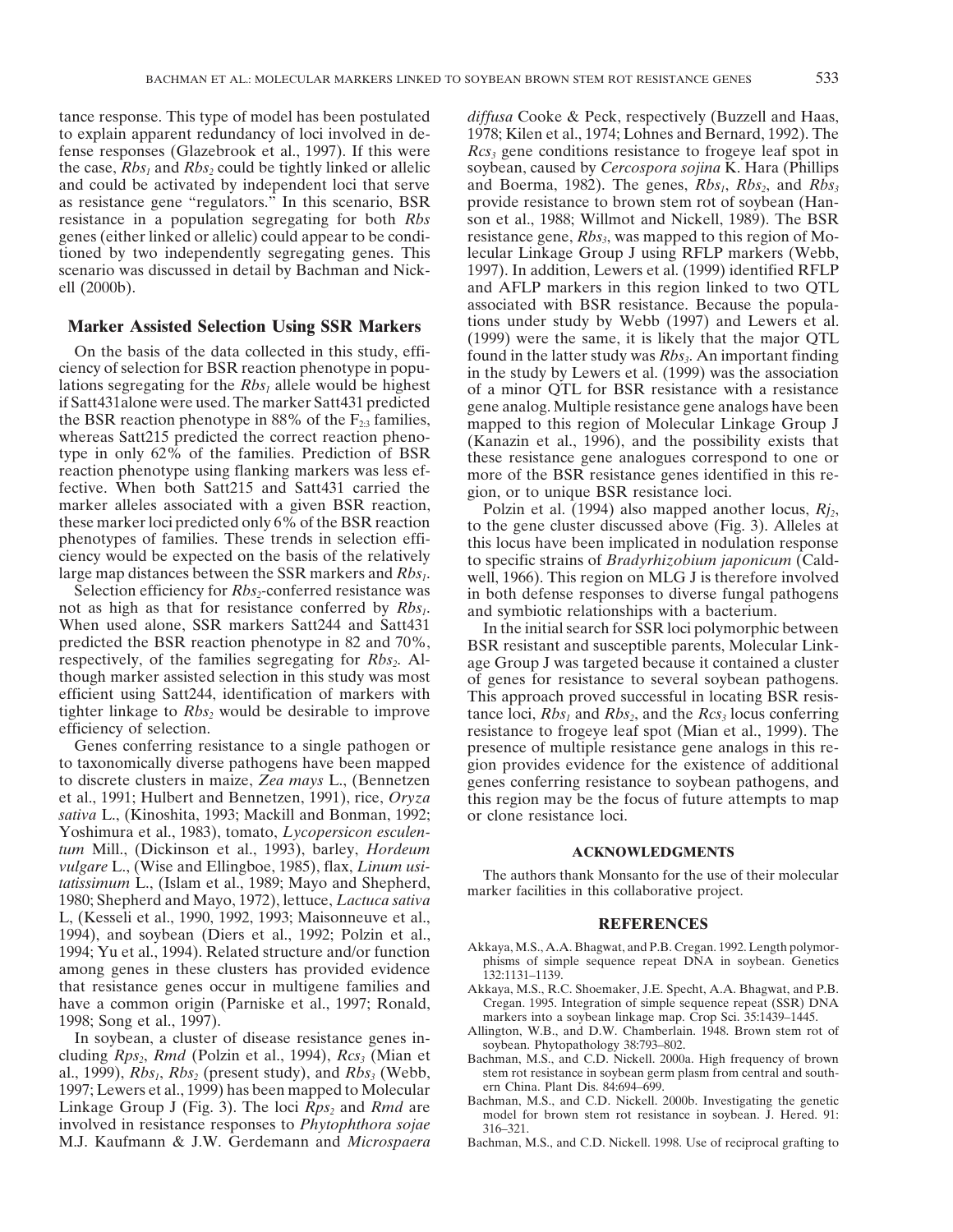study brown stem rot resistance in soybean. Phytopathology *In* S.J. O'Brian (ed.) Genetic maps, Vol. 6. Cold Spring Harbor

- 89:59–63. Laboratory Press, Cold Spring Harbor, NY.<br>Bachman, M.S., C.D. Nickell, P.A. Stephens, and A.D. Nickell. 1997a. Kesseli, R.V., H. Witsenboer, M. Stanghellini,
- Gray. 1997b. The effect of *Rbs<sub>2</sub>* on yield of soybean. Crop Sci. 6:722–728.
- structure analysis of a maize disease-resistance gene. *In* S.S. Patil Crop Sci. 14:260–262.<br>(ed.) Molecular strategies of pathogens and host plants. Springer-<br>Kinoshita, T. 1993. Repo
- Verlag, New York. nomenclature, and linkage groups. Rice Genet. Newslet. 10:7–39. Origins and pedigrees of public soybean varieties in the United
- Buzzell, R.I., and J.H. Haas. 1978. Inheritance of adult plant resistance tal and natural populations. Genomics 1:174–181.<br>to powdery mildew in soybeans. Can. J. Genet. Cytol. 20:151–153. Lewers, K.S., E.H. Crane, C.R. Bro
- Caldwell, B.E. 1966. Inheritance of strain-specific ineffective nodula-
- Chamberlain, D.W., and R.L. Bernard. 1968. Resistance to brown environment. Molecular Breeding 5:33–42.
- Cregan, P.B., A.A. Bhagwat, M.S. Akkaya, and J. Rongwen. 1994. with Mapmaker/Exp 3.0. Whitehead Institute Technical Report. Microsattelite fingerprinting and mapping of soybean. Meth. Mol. 3rd ed. Whitehead Institute, Camb Microsattelite fingerprinting and mapping of soybean. Meth. Mol.
- Cregan, P.B., T. Jarvik, A.L. Bush, R.C. Shoemaker, K.G. Lark, A.L. quantitative traits with Mapmaker QTL 1.1. Whitehead Institute Kahler, N. Kaya, T.T. VanToai, D.G. Lohnes, J. Chung, and J.E. Technical Report. 2nd ed. Whitehead Institute, Cambridge, MA.<br>Specht. 1999. An integrated genetic linkage map of the sovbean. Lohnes, D.G., and R.L. Bernard. 1 Specht. 1999. An integrated genetic linkage map of the soybean. Crop Sci. 39:1464–1490.<br>
enny R.L. D.L. Lange S. Penuela J. Mudge J.H. Orf. and N.D. Mackill, D., and M. Bonman. 1992. Inheritance of blast resistance in
- Denny, R.L., D.L. Lange, S. Penuela, J. Mudge, J.H. Orf, and N.D. Mackill, D., and M. Bonman. 1992. Inheritance of blast Young. 1996. Marker-assisted selection for soybean cyst nematode near-isogenic lines of rice. Phytopa Young. 1996. Marker-assisted selection for soybean cyst nematode
- between *CF*<sub>2</sub>/*Cf<sub>5</sub>* and *Mi* resistance loci in tomato. Mol. Plant-<br>Microbe Interact 6:341–347<br>Appl. Genet. 89:96–104.
- ping Phytophthora resistance loci in soybean with restriction frag-<br>ment polymorphism markers. Crop Sci. 32:377–383. and wild soybean. Genome 38:715–723.
- 
- Fehr, W.R., C.E. Caviness, D.T. Burmood, and J.S. Pennington. 1971. ture analysis of the *M* group in the host. Heredity 44:211-227.<br>Stage of development descriptions for soybeans, *Glycine max* (L.) Mengistu, A., C.R. Gra
- Glazebrook, J., M. Zook, F. Mert, I. Kagan, E.E. Rogers, I.R. Crute, In the presence of brown stem rot. Plant Dis. 70:1095–1098.<br>E.B. Holub, R. Hammerschmidt, and F.M. Ausubel. 1997. Phyto-Mian, M.A.R., T. Wang, D.V. Phill  $\frac{2.5}{2.5}$ <br>alexin-deficient mutants of *Arabidopsis* reveal that *PAD*<sub>4</sub> encodes<br>a regulatory factor and that four *PAD* genes contribute to downy leaf spot in soybean. Crop Sci. 39:1687-1691.
- 
- 
- 
- 
- 
- 
- tion of soybean RFLP marker diversity in adapted germplasm. Polzin, K.M., D.G. Lohnes, C.D. Nickell, and R.C. Shoemaker. 1994.<br>Theor. Appl. Genet. 85:205–212. Integration of  $Rps_2$ ,  $Rmd$ , and  $Rl_2$  into Linkage Group J o
- Keim, P., R.C. Shoemaker, and R.G. Palmer. 1989. Restriction frag-<br>ment length polymorphism diversity in soybean. Theor. Appl. Ronald, P.C. 1998. Resistance gene evolution. Curr. Opin. Plant<br>Genet. 77:786–792. Biol. 1:294–
- Kesseli, R.V., I. Paran, and R.W. Michelmore. 1990. Genetic linkage esseli, R.V., I. Paran, and R.W. Michelmore. 1990. Genetic linkage Saghai-Maroof, M.A., K.M. Soliman, R.A. Jorgensen, and R.W. Al-<br>map of lettuce (*Lactuca sativa*). p. 100–102. *In* S.J. O'Brian (ed.) lard. 1984. Ribosoma Genetic maps, Vol. 6. Cold Spring Harbor Laboratory Press, Cold Spring Harbor, NY.<br>Kesseli, R.V., I. Paran, O. Ochoa, W.-C. Wang, and R.W. Michelmore. SAS Institute. 1985. SAS user's guide: Statistics. 5th e
- 1992. Genetic linkage map of lettuce (*Lactuca sativa*) p. 100–102. Cary, NC.

- Kesseli, R.V., H. Witsenboer, M. Stanghellini, G. Vandermark, and Brown stem rot resistance in soybean germplasm from central R. Michelmore. 1993. Recessive resistance to *Plasmopara lactucae-*China. Plant Dis. 81:953–956. *radicis* maps by bulked segregant analysis to a cluster of dominant Bachman, M.S., C.D. Nickell, P.A. Stephens, A.D. Nickell, and L.E. disease resistance genes in lettuce. Mol. Plant-Microbe Interact.
- 37:1148–1151.<br>Bennetzen, J.L., S.H. Hulbert, and P.C. Lyons. 1991. Genetic fine<br>Bennetzen, J.L., S.H. Hulbert, and P.C. Lyons. 1991. Genetic fine<br>Second major gene for resistance to *Phytophthora* rot in soybeans. second major gene for resistance to *Phytophthora* rot in soybeans.
	- Kinoshita, T. 1993. Report of the committee on gene symbolization,
	- Lander, E.S., P. Green, J. Abrahamson, A. Barlow, M.J. Daly, S.E.<br>Lincoln, and L. Newburg. 1987. Mapmaker: An interactive com-States and Canada. USDA Tech. Bull. 1746. puter package for constructing genetic linkage maps of experimen-<br>Izzell, R.I., and J.H. Haas. 1978. Inheritance of adult plant resistance tal and natural populations. Genomics 1:1
	- to powdery mildew in soybeans. Can. J. Genet. Cytol. 20:151–153. Lewers, K.S., E.H. Crane, C.R. Bronson, J.M. Schupp, P. Keim, and<br>Idwell, B.E. 1966. Inheritance of strain-specific ineffective nodula-<br>R.C. Shoemaker. 1999. tion in soybeans. Crop Sci. 6:427-428. Stem rot resistance in 'BSR 101' as expressed in a growth chamber
	- stem rot in soybeans. Crop Sci. 8:728–729. Lincoln, S., M. Daly, and E. Lander. 1992a. Constructing genetic maps<br>egan. P.B., A.A. Bhagwat, M.S. Akkava, and J. Rongwen. 1994. with Mapmaker/Exp 3.0. Whitehead Institute Techn
	- Cell. Biol. 5:49–61.<br>
	egan, P.B., T. Jarvik, A.L. Bush, R.C. Shoemaker, K.G. Lark, A.L. quantitative traits with Mapmaker QTL 1.1. Whitehead Institute
		-
		-
- resistance. Soybean Genetics Newsl. 23:179–182. Maisonneuve, B., Y. Bellac, P. Anderson, and R.W. Michelmore.<br>
ckinson, M.J., D.A. Jones. and J.D.G. Jones. 1993. Close linkage 1994. Rapid mapping of two genes for resistanc Dickinson, M.J., D.A. Jones, and J.D.G. Jones. 1993. Close linkage 1994. Rapid mapping of two genes for resistance to downy mildew<br>between CFJCf<sub>s</sub> and Mi resistance loci in tomato. Mol. Plant-<br>from *Lactuca serriola* to e
- Microbe Interact. 6:341–347.<br>ers. B.W., L. Mansur, J. Imsande, and R.C. Shoemaker, 1992. Man-Maughan, P.J., M.A. Saghai-Maroof, and G.R. Buss. 1995. Microsat-Diers, B.W., L. Mansur, J. Imsande, and R.C. Shoemaker. 1992. Map-<br>
ping Phytophthora resistance loci in sovbean with restriction frag-<br>
telite and amplified sequence length polymorphisms in cultivated
- ment polymorphism markers. Crop Sci. 32:377–383. and wild soybean. Genome 38:715–723.<br>In 1966 Factors influencing spread of brown stem rot Mayo, G.M.E., and K.W. Shepherd. 1980. Studies of genes controlling Dunleavy, J.M. 1966. Factors influencing spread of brown stem rot Mayo, G.M.E., and K.W. Shepherd. 1980. Studies of genes controlling of soybeans. Phytopathology 56:298–300.
	- Merrill. Crop Sci. 11:929–931.<br>Merrill. Crop Sci. 11:929–931. soybean genotypes for resistance to and agronomic performance<br>azebrook J. M. Zook E. Mert J. Kagan E. E. Rogers J. R. Crute in the presence of brown stem rot. P
		-
		-
		-
- a regulatory factor and that four *PAD* genes contribute to downy<br>
and spot in soybean. Top Sci. 39:0657–1691.<br>
mildlee, J., P.B. Cregan, J.P. Kenworthy, J.H. Orf, and N.D. Young<br>
mildlee, J., P.B. Cregan, J.P. Kenworthy,
	-
	-
	-
	-
	- lard. 1984. Ribosomal DNA spacer-length polymorphisms in bar-<br>lev: Mendelian inheritance, chromosomal location, and population
	- SAS Institute. 1985. SAS user's guide: Statistics. 5th ed. SAS Inst.,